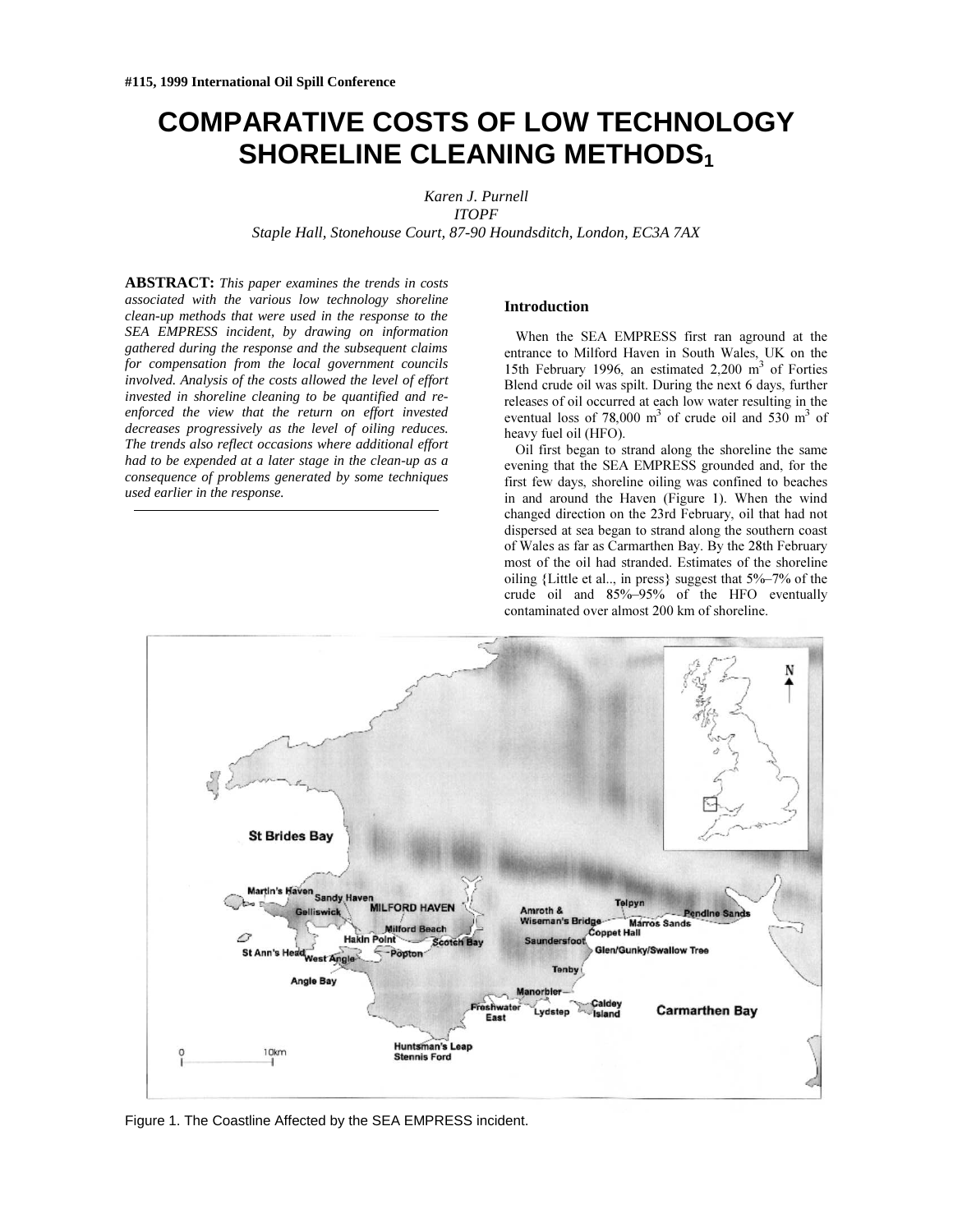South Wales is noted for its outstanding natural beauty and diverse coastal habitats such as rocky shores, mudflats and salt marshes, as well as its shingle, pebble and sandy beaches. Many of these areas have gained special status and, within the area affected by the SEA EMPRESS, there are more than 30 Sites of Special Scientific Interest (SSSI), 2 National Nature Reserves (NNR) and one of the UK's three Marine Nature Reserves (MNR). As a result, the region attracts many visitors with tourism contributing about £160 million (\$250 million) to the local economy in the year before the SEA EMPRESS incident {SEEEC, 1998}. The region is also important for its oil refining capability and agricultural productivity, as well as supporting a thriving fish and shellfish industry. Consideration of the different and, sometimes conflicting, demands made on the coastal resources was a necessity in working towards a strategy of shoreline clean-up that was intended to prepare the region for its busy tourist season and yet minimise damage to the coastline by potentially intrusive clean-up techniques.

The UK's National Contingency Plan (NCP) for oil pollution incidents identifies the local government councils as being responsible for shoreline clean-up. Consequently, following the SEA EMPRESS incident it was the councils whose shorelines were affected by the oil that organised and initially paid for the clean-up. Technical assistance was provided to the councils by several organisations including the UK's national Marine Pollution Control Unit (MPCU).

To minimise the risk of environmental damage to the more sensitive shorelines, intrusive clean-up methods and heavy machinery were avoided wherever possible. Rocky shores that lay outside of the main amenity areas, together with inaccessible cobble and boulder shores, mudflats and salt marshes were generally allowed to clean naturally. In addition, a number of 'leave alone' sites were established around the coastline to facilitate studies of the fate of oil and the effects of shoreline clean-up {SEEEC, 1998}. Cleaning began on many other

parts of the coastline on the 16th and 17th February, 1996 and was at its peak from the 24th - 29th February. At this point, over 950 people were involved and up to 100 separate sites around the coastline required cleaning. Initially, effort was directed towards removing bulk oil to prevent it from re-floating and re-contaminating other parts of the shoreline. Once this phase of the clean-up was complete, the councils turned their attention to addressing secondary clean-up. As the Easter period was approaching, priority was given to cleaning the main amenity beaches with clean-up of the more challenging locations being left to the summer months. Cleaning continued on some amenity and more challenging beaches throughout the summer and beyond.

The UK Government has indicated that it does not expect the total cost of the clean-up operations, both offshore and onshore, to exceed £23.5 million  $(-\$37)$ million). With the exception of a small number of beaches, where UK Government contractors and oil company contractors were working during the first few weeks of the incident, the costs for shoreline cleaning are known.

The Selection of Low Technology Methods for **Discussion.** The MPCU has published a report which details its part in the response to the SEA EMPRESS incident {MPCU, 1996}. It has described the shoreline cleaning in terms of being either 'bulk oil removal' or 'secondary cleaning' and has listed fifteen different cleanup techniques that were employed depending on the location of the site and the type of oiled substrate. Thirteen of the methods listed are categorised in this paper as low technology in that they utilised equipment that was not specifically designed for oil spill response. Thus, a discussion of methods that involved the use of chemical dispersants (typically stockpiled in the UK for oil spill response) and bioremediation is omitted. Eight low technology methods are discussed in this paper and these have been listed, according to the nature of the substrate to which they were applied, as follows:

| Sand                     | Shingle/Pebble   | Cobble                | Rock          |
|--------------------------|------------------|-----------------------|---------------|
| - Scraping               | - manual removal | - surf washing        | - rock wiping |
| - Scraping and trenching | - pebble washing | - in-situ pit washing |               |

- trenching and flushing

Derivation of the Data. The costs associated with these eight techniques have been isolated from claims covering the first nine months of the clean-up, for a total of seventeen different beaches. It has also been possible to quantify the level of effort associated with each of the techniques in terms of the number of man-days involved. Consequently, the cost of manpower and equipment could be considered separately.

For each of the different types of beach, the daily costs associated with a specific technique were obtained by dividing the expenditure claimed by the number of days spent using that particular technique. The proportion of the total expenditure represented by a particular method of clean-up on any one beach, is expressed as a percentage of the total expenditure over the nine month period for that beach.

To allow the costs of the different methods to be compared and contrasted for different beach types, it was necessary to normalise the costs using a standard unit; in this case, one cubic metre of oil removed. To achieve this, attempts have been made to combine estimates of the volume of oil that initially stranded along the coastline {Little, et. al., in press} with field notes, photographs and other information produced at the time of the incident, to derive a best estimate of the volume of oil present at various stages of the clean-up. Recognising the difficulties associated with estimating the volume of oil, the costs so derived are intended to indicate trends rather than absolute values. Where the costs associated with a particular method of clean-up have been compared with the cost of landfill (as a means of comparing two different options for treating oily waste), the volume of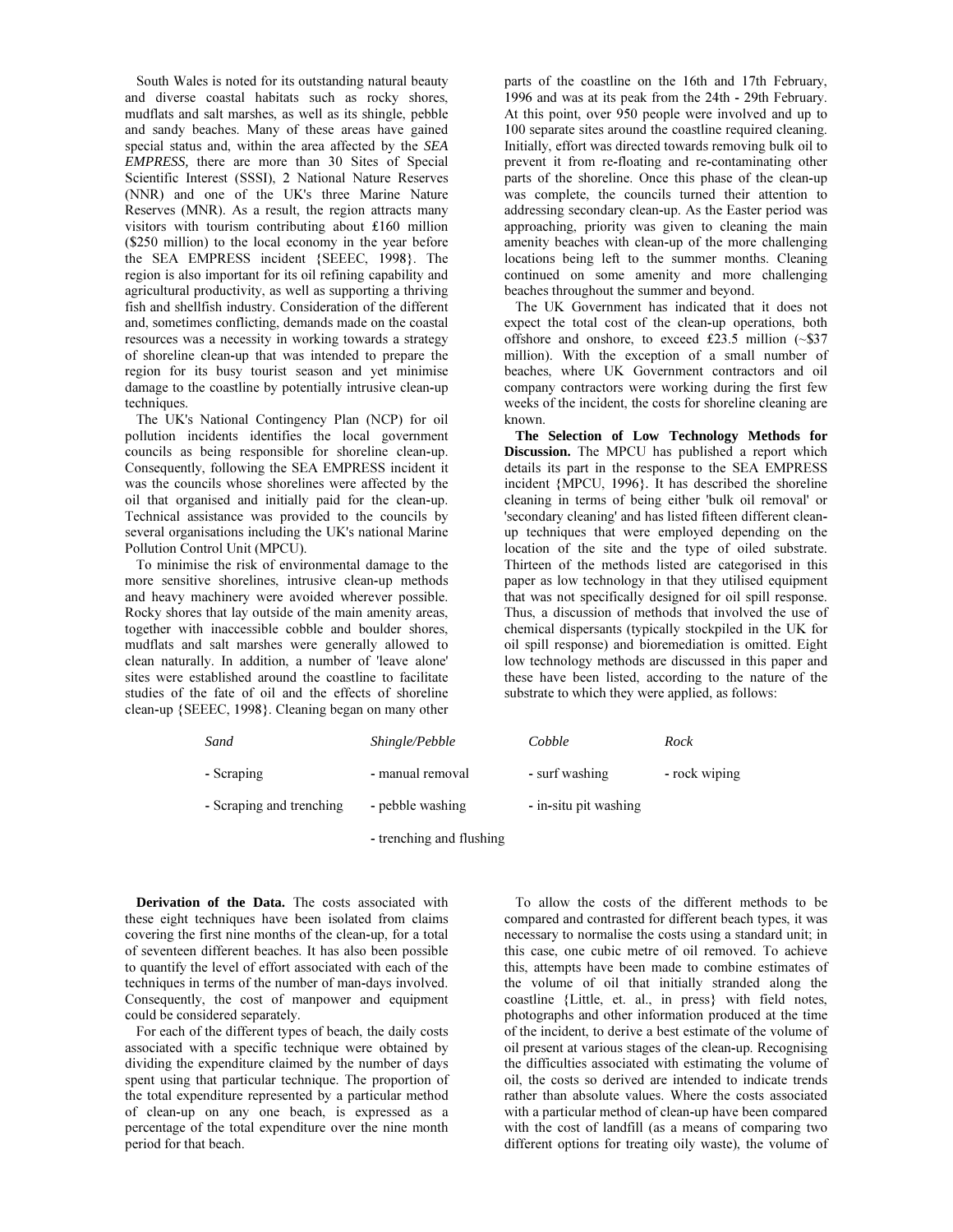contaminated substrate has been used rather than the volume of oil removed.

The trends that were observed from the analyses of the claims data are discussed for the different methods of clean-up and different beach substrates, in the following paragraphs.

## Shoreline clean-up: an analysis of the costs and trends

General. The councils have claimed a total of £5.7 million (\$8.8 million) during the first nine months of the incident of which, approximately 75% was spent actually cleaning the shoreline, whilst the remainder was incurred in managing the clean-up operations and in waste treatment charges. Of the 100 or so work sites, 20 beaches accounted for 87% of the total spent on clean-up (Figure 2). Approximately half of the 'top 20' beaches are amenity beaches, which either already have 'excellence' award status or are working towards attaining it. Thirteen of the seventeen beaches discussed in this paper are among the 'top 20' in terms of their expenditure.



**Beaches** 

Figure 2. A Comparison of the Expenditure Incurred for Individual Beaches in Relation to the Total Expenditure Incurred from February 1996-October 1996.

When the daily costs for the beaches were reviewed, it was found that generally, and irrespective of the method used or the phase of the clean-up, the costs varied between a low of approximately £500/day (\$800/day) and a high of £5,000/day (\$8,000/day). The observed similarity in the daily costs for the majority of the beaches suggests that the resources allocated by the councils were broadly similar regardless of the quantity of oil present or the nature of the beach. Exceptions to this trend are noted for Saundersfoot and Pendine, where the daily costs were found to be significantly higher. These two exceptions are discussed in later paragraphs. If the costs of using low technology methods to clean the shoreline are considered in terms of the volume of oil removed at different stages of the clean-up (Figure 3), it is clear that the cost effectiveness of the technique reduces as the quantity of oil reduces. Similar trends were also noted following cost comparisons arising from spills internationally {Moller, et. al., 1987}.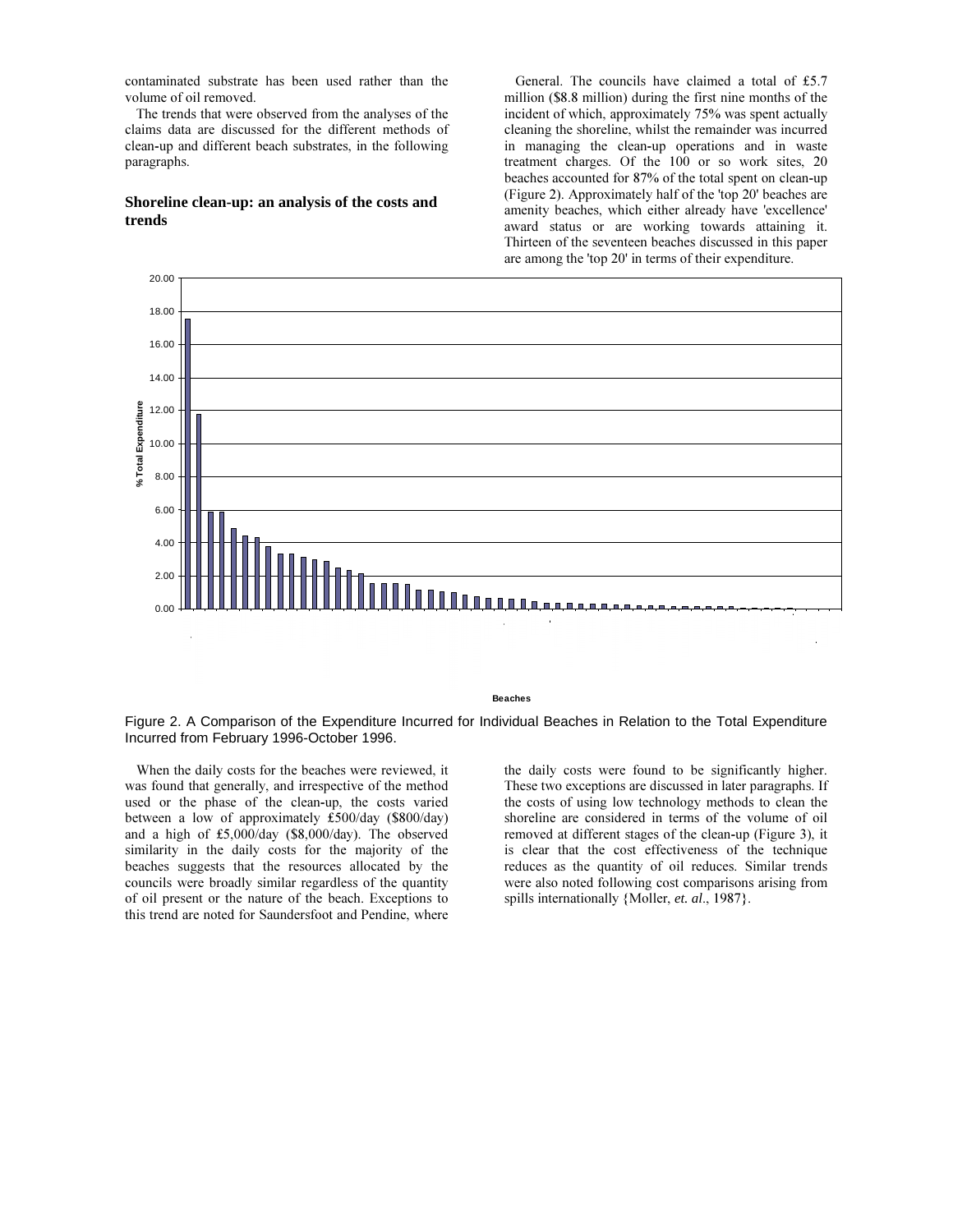

Figure 3. The Relationship between the Cost of using Low Techynology Shoreline Cleaning Methods at Various Stages of the Clean-up.

Sand beaches. *Scraping/Scraping & Trenching*. Large volumes of bulk oil that had stranded on hard packed, sandy beaches were removed quickly and without generating excessive waste by scraping the oil directly from the surface of the sand. Generally, the oil was concentrated manually using rubber "squeegees" and then pushed into trenches dug parallel to the shore. However, on Pendine, which was almost 7km in length, the oil was collected using vehicles fitted with scraper blades and then transferred to temporary storage pits dug at the top of the beach. In both cases, the recovered oil was collected from the trenches and pits using vacuum trucks and then taken directly for treatment.

When the expenditure attributable to sand scraping on three beaches namely, Freshwater East, Saundersfoot and Pendine, was identified and compared it was found that the cost per  $m<sup>3</sup>$  of oil removed lay within the range, £600/m<sup>3</sup> (\$900/m<sup>3</sup>) to £2,000/m<sup>3</sup> (\$3000/m<sup>3</sup>). However, the daily costs for using this method of clean-up on these three beaches were found to be significantly different from each other and also, from the general trend observed for the other beach types. The daily costs for Saundersfoot and Pendine were found to be about £10,000 (\$15,000) and £50,000 (\$78,000) respectively, whereas the daily cost for Freshwater East was  $£2.500$  $$4,000$ ). The higher daily costs for Saundersfoot and Pendine reflect the decision to re-allocate large numbers of men and equipment to these beaches in response to heavy oiling which occurred along this part of the coastline following the change in wind direction on the 23rd February. On Pendine in particular, oil stranded along most of its length and considerable resources were utilised in a short space of time to remove large quantities of bulk oil from the sand before it could lift and re-contaminate less accessible beaches elsewhere.

When the costs incurred using this method of clean-up on these three beaches were compared with their total expenditures for the first nine month period of shoreline cleaning, it was found that the cost of using sand scraping accounted for more than 80% of the total expenditure on Pendine, but only  $40\%$  - 50% of the total for either Saundersfoot or Freshwater East (Figure 4). Upon closer examination, it was found that significant effort on these latter two beaches was expended throughout the summer months in re-excavating trenches that had been dug during the initial phase of the clean-up, and that were later found to be leaching oil. At both locations, trenches were dug low down the foreshore, which resulted in flooding of the trenches at high tide and oiled sand becoming buried. As the position of the trenches had not been marked at the time, it was necessary to dig a number of pits in the beach in an attempt to re-locate and re-excavate them. At Freshwater East a trench which became flooded before the oil could be removed was subsequently re-excavated generating about 600 tonnes of waste. This problem was not confined to these two beaches. Although not examined in detail in this paper, Tenby was another location where considerable effort was expended in re-excavating trenches to remove buried oil.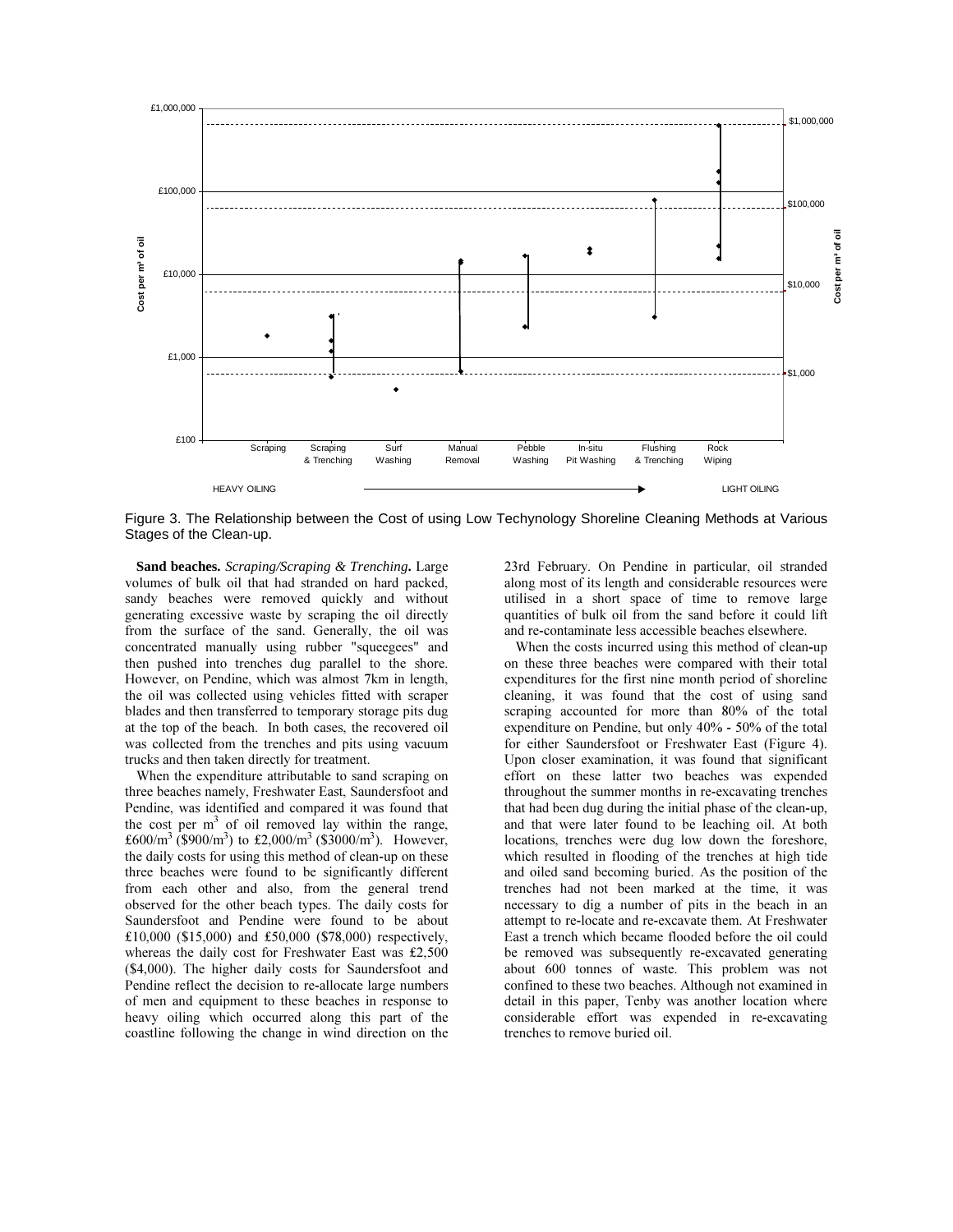

Figure 4. The Variation in Expenditure with Time using Scraping and Trenching on Sand Beaches.

In contrast, trenches were not dug on Pendine to aid the removal of the oil. Rather, oil that had been concentrated in bands along the shoreline was sucked directly into vacuum trucks or transported to temporary storage pits that had been dug above the high water mark. Once the removal of bulk oil was complete, comparatively little effort was then required to 'tidy' and maintain this beach during the tourist season. Consequently, virtually all the expenditure attributable to Pendine was incurred during the initial phase of the clean-up.

In future incidents, it may be more appropriate to pool the oil on the surface of the beach, as was done for Pendine. If necessary, the oil could be scraped into Vshaped wooden bunds to help concentrate the oil and thus, avoid digging trenches {MPCU, 1994}.

**Shingle and Pebble Beaches.** *Scraping/Flushing/ Trenching*. Where vehicle access to low energy shingle beaches was possible, bulk oil was either collected into pools on the surface of the beach or flushed into trenches. The recovered oil was then removed using vacuum trucks and, either transferred to temporary holding tanks, or taken directly for treatment.

A comparison of the expenditure incurred during the bulk oil removal phase of the clean-up has been possible for three low energy shingle beaches namely, Scotch Bay, Hakin and Gelliswick. On Hakin and Gelliswick, oil was scraped directly from the surface of these beaches into trenches, in much the same way as for the sand beaches. However, on Scotch Bay, the oil was flushed into trenches using large volumes of low pressure water; the oil was then skimmed from the surface of the trenches using sorbent materials or vacuum trucks.

The expenditure per cubic metre of oil removed from these three beaches was found to lie in the range  $1,000\text{m}^3$  $(\$1500/m^3)$  to £3,000/m<sup>3</sup> (\$4500/m<sup>3</sup>). It was also found that the cost of using this method to remove bulk oil was approximately one-and-a-half times more expensive than using the same method on sandy beaches, primarily because a larger amount of equipment was used

reflecting the fact that shingle beaches are more difficult to clean than sand beaches.

When the cost of using either scraping and trenching, or flushing and trenching to remove bulk oil, was compared with the total cost over the nine month period for Scotch Bay, Hakin and Gelliswick, it was found that the expenditure only accounted for  $16\%$  -  $41\%$  of the total. For Scotch Bay and Gelliswick, in particular, flushing and trenching operations took place on more than one occasion throughout the nine month period reviewed. Each time, the operations lasted for one month or more, eventually, in the case of Gelliswick, accounting for almost 80% of the total expenditure for this beach. As substantially less oil was present during the latter stages of the clean-up, the cost per cubic metre of oil removed was some twenty-five times greater than the cost for the same technique when used during the initial stages of the clean-up.

Shingle beaches are notoriously difficult to clean due to the tendency for oil to penetrate the substrate. At two locations, Gelliswick and Scotch Bay, oil had penetrated the shingle as far as the clay/mud base making clean-up of these beaches both prolonged and problematic. Whilst effective in removing bulk oil quickly, the combination of digging trenches and then flushing or scraping the oil into them, caused the oil to penetrate deep into the substrate generating additional work at a later stage in the clean-up. On Gelliswick, the trenches destabilised the beach material causing some areas of the beach to become waterlogged and soft. Where heavy oiling occurs on low energy shorelines in future incidents, it may be more appropriate to drag the oil off the beach from the seaward side at high tide, or to flush the oil into booms offshore, in preference to digging trenches.

*Manual Removal of Oiled Material and Pebble Washing.* During the secondary stage of the clean-up there were a number of shingle and pebble beaches that were leaching sheen/oil into environmentally sensitive locations or important amenity areas. Whilst some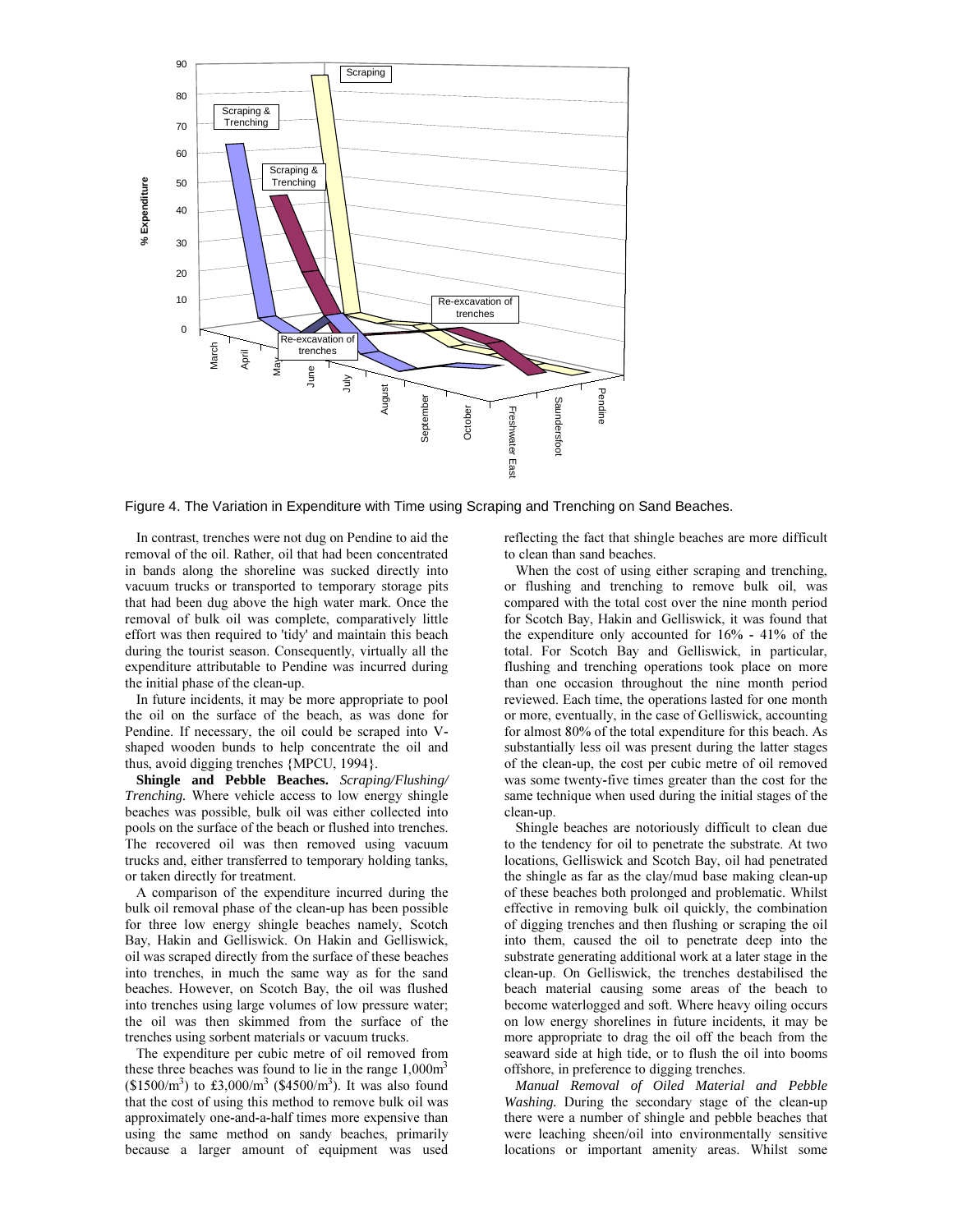beaches were easily accessible, others were extremely difficult. This was partly due to tidal constraints and partly due to their location at the base of cliffs or along parts of the coastline where there was no access for vehicles. At four locations, West Angle, Lindsway, Huntsman's Leap and Stennis Ford, it was possible to use a crane to lower men and equipment onto the beach, whereas at other locations, such as Popton, Lydstep Caverns, and Angle Bay, oiled material was bagged and removed manually.

Once the oiled material had been excavated. consideration was given to either sending it directly to a landfill site for disposal (as had been done during the initial phase of the clean-up), or washing the material and returning it to the respective beaches. It was argued that washing and returning the material would be more appropriate since it would go someway towards 'conserving' the physical environment. The costing prepared at the time of the incident suggested that pebble washing would be as cost effective as landfill. Consequently, pebble washing was used fairly extensively during the secondary stage of the clean-up.

At some locations, a small washing station was set up on-site, whereas at other locations, the material was excavated and transported to a larger washing station offsite, at Kilpaison. Oiled shingle and pebbles were removed from the beach, screened and tipped into a lorry-mounted cement mixer where it was mixed with water and an oil releasing agent, or diesel, for about an hour. After the material had been agitated, the water was separated from the pebbles in the mixer and then decanted into temporary holding tanks. Any oil that had separated was periodically skimmed from the surface of these tanks.

The expenditure associated with excavating and washing oiled material either on-site or off-site, on four beaches, namely Lydstep Haven, Milford, Martin's Haven and West Angle, has been identified and compared with the cost of sending the same material to a landfill site. If the cost of excavation and pebble washing is considered in terms of the volume of contaminated substrate rather than volume of oil, the costs per cubic metre of material treated from three of the four beaches were found to be comparable at approximately  $£110/m<sup>3</sup>$  $($170/m^3)$ . For oiled shingle taken from West Angle and subsequently washed at the off-site washing station, the costs were found to be some five times higher. This is understandable when it is appreciated that the expenditure was almost exclusively attributable to the effort involved in excavating the oiled material from coves that were located at the base of inaccessible cliffs. Considerable effort was expended in cleaning these coves to address concerns over oil leaching into environmentally sensitive rock pools in the area. Consequently, more than 90% of the total expenditure for this beach was incurred in excavating, washing and returning the beach material.

From records that were kept during the operation of the washing station at Kilpaison, it has been possible to identify the proportion of material that was actually washed and returned to the beaches compared with the quantity of material entering the site. A total of  $955 \text{ m}^3$  of material were brought to the washing station from fourteen different beaches. Of this,  $190 \text{ m}^3$  (20%) were unaccounted for, but  $365 \text{ m}^3$  (38%) of fines (clays and sediment) were screened out and sent to a landfarm site. A further  $35 \text{ m}^3$  (4%) of oversized material (large

cobbles and boulders) were separated and sent to a landfill site. Of the  $955 \text{ m}^3$  of material entering the washing station, only  $365 \text{ m}^3$  (38%) of material were eventually returned to the beaches. The quantity of oil reported to have been recovered was less than 1m<sup>3</sup>.

The total cost of operating the washing station over a period of almost 70 days was approximately £150,000 (\$240,000). When these costs were added to the landfarming and landfill charges for the fines and oversized material, the cost increased to £170,000 (\$260,000) which equates to about £180 (\$280) per m<sup>3</sup> of material (excluding excavation). When compared with the cost of sending all the waste to a landfill site, the washing station operation was actually found to be about one-and-a-half times more expensive. In addition, given that only one third of the material was actually returned to the respective beaches and the remainder was either sent to a landfill or landfarm site, it is questionable whether the goal of returning the cleaned material to the beaches and preserving their physical structure was actually met.

Under current UK legislation, landfill is still a costeffective and appropriate option for disposing of oiled shingle and pebbles. Increasingly, pressure is being exerted upon those responsible for the clean-up to use socalled 'environmentally friendly' methods to minimise waste. Whilst commendable, care needs to be taken to ensure that the methods chosen are appropriate for the type of waste being generated, particularly if it means that substantial quantities of clean material have to be disrupted to locate and excavate the oily material. Recognising that significant quantities of oil can be held in clays and sediments, it may be more appropriate to treat beach material containing a high proportion of fines in future incidents, by merely separating the fines and, where possible, returning the stained shingle and pebbles to high energy shorelines to be scoured naturally.

Cobble beaches. Surf washing. Following the experience of previous spills, trials to clean oiled cobbles by placing them in the high energy surf zone on Amroth were found to be successful {Lunel, et. al., 1996}. Therefore, oiled cobbles that had similarly become buried in a cobble berm on Marros, and which held an estimated 20 - 30  $m<sup>3</sup>$  of oil, were placed in the surf zone to facilitate natural scouring. However, this method of cleaning proved to be less effective on Marros, possibly due to the increased weathering of the water-in-oil emulsion {MPCU, 1996}.

The expenditure incurred per cubic metre of oil removed using surf washing on Marros was found to be less than £500/m<sup>3</sup> (\$800/m<sup>3</sup>). In terms of the number of man-days of effort, more than two thirds fewer man-days were involved in surf washing as compared with the average number of man-days involved in the other low technology methods used during this period of the cleanup. Thus, in the right circumstances, surf washing can be both a cost effective and efficient technique for cleaning oiled pebbles and cobbes.

In-Situ Pit Washing. In-situ pit washing was undertaken on two beaches where removal of large oiled cobbles was considered to be too difficult, namely Telpyn and Gunky. Large metal skips were sunk into the beach or, alternatively, large pits of 50 -100 tonne capacity were dug and lined with plastic. The oiled cobbles were added to the pits/tanks and washed with oil releasing agent and water. The oil layer that formed was skimmed from the water's surface and the cobbles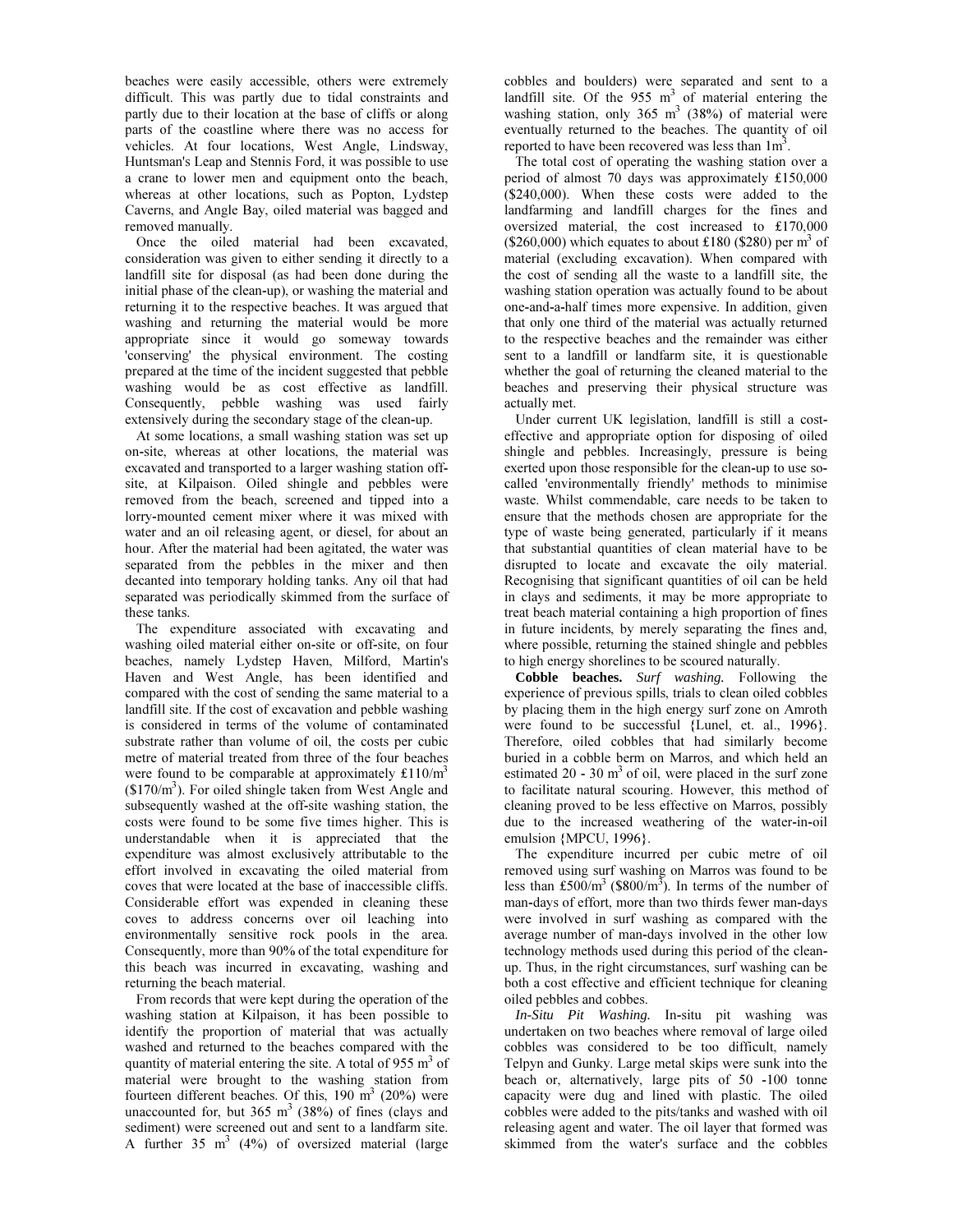returned to the beach. This technique was effective in removing the heavier contamination but left the cobbles stained. Therefore, the cobbles were not placed on the surface of the beach but buried in-situ.

The operations at Gunky not only involved taking material from this beach to wash, but also from two other beaches nearby, The Glen and Swallow Tree. These operations were further complicated by the fact that access to Gunky was only possible at low water and the beach was completely covered on a Spring high tide. This meant that any clean-up had to be undertaken and completed within a Neap tidal cycle to avoid having to suspend the operation. Although in-situ pit washing has been undertaken following oil spills in other countries, such as Korea, it was the first time that the technique had been used in the UK.

The costs per unit volume of contaminated substrate treated using in-situ pit washing were found to be in the range  $\text{\pounds}200/m^3$  (\$310/m<sup>3</sup>) to  $\text{\pounds}350/m^3$  (\$550/m<sup>3</sup>). Although two or three times higher than the cost of landfill, if the cost of excavation and transportation is added to the cost of landfill, in-situ pit washing becomes the most cost effective option. Consequently, in-situ pit washing was found to be both practical and cost effective and, at the same time, embraced the UK Government's policy of recycling waste wherever possible.

Rock/Boulder Beaches and Rock Platforms. Rock *Wiping*. As the temperatures increased in the region during the months leading up to the tourist season, the emulsion remaining at several locations around the shoreline began to break, thus reducing its viscosity. Several beaches with sand foreshores were also fringed by rocks and boulders and in some locations, extensive rock platforms bridged adjacent beaches, particularly in the northern part of Carmarthen Bay. Oil that had stranded in these areas became mixed with sand and formed an oil/sand coating on the surface of the rocks and boulders. It was found that this coating could be removed quite easily by scrubbing, brushing or wiping the surface. Consequently, after completion of all other clean-up operations, rock wiping was used as a final polishing technique on these surfaces.

Initially, rock wiping was undertaken only in localised areas near the main access points. However, this level of cleaning was extended to larger areas including the extensive rock platforms along the northern coastline of Carmarthen Bay. The clean-up was frequently frustrated by the constant movement of sand which could strip out,

or deposit, more than 2 metres of sand during one tidal cycle. Thus, worksites were either buried or more oiled surfaces were exposed in areas that had already been cleaned. This resulted in a protracted clean-up, particularly at Wiseman's Bridge, Amroth, Telpyn and Marros.

Rock wiping typically involved four times as many man-days as the other low technology methods used earlier in the clean-up and, when the claims for rock wiping were examined, it was found that between 90% and 100% of the expenditure was incurred through manpower alone.

Where rock wiping was used to target localised contamination, the average cost per cubic metre of oil removed was found to be approximately  $£20,000/m<sup>3</sup>$  $($30,000/m<sup>3</sup>)$  which is comparable with the low technology methods used during the secondary phase of the clean-up but an order of magnitude greater than those methods used during the initial phase (Figure 3). Where rock wiping had been extended to address the substantial areas of rock platform between beaches, more than 90% of the total expenditure for these beaches was incurred using this method of final polishing. This observation is illustrated in the profile of expenditure for Marros (Figure 5). In addition, the average cost per cubic metre of oil removed was found to be at least two orders of magnitude greater than the average cost incurred during the initial stages of the clean-up (Figure 3).

Frequently, one of the main reasons for undertaking final polishing on high amenity beaches is to offset complaints from the public. However, it could be argued that the presence of beach cleaning personnel wearing protective clothing might, in itself, generate complaints or leave the impression that the beaches are not suitable for use. Where rapid cleaning of rocks and boulders in high amenity areas is warranted, high-pressure cleaning or chemical cleaners are likely to achieve an acceptable end-point in a shorter time-scale than rock wiping.

Whichever technique is chosen for final polishing, a balance must be struck between the desire to remove as much oil as possible, and the potential for the cleaning techniques themselves to cause more damage to the environment than if it were left to clean naturally. The efficacy of natural cleaning is rarely appreciated. Indeed, the constant scouring and re-deposition of large volumes of beach material is part of this process, often achieving a faster, more efficient clean-up of stained beach material than any form of final polishing and with far less effort.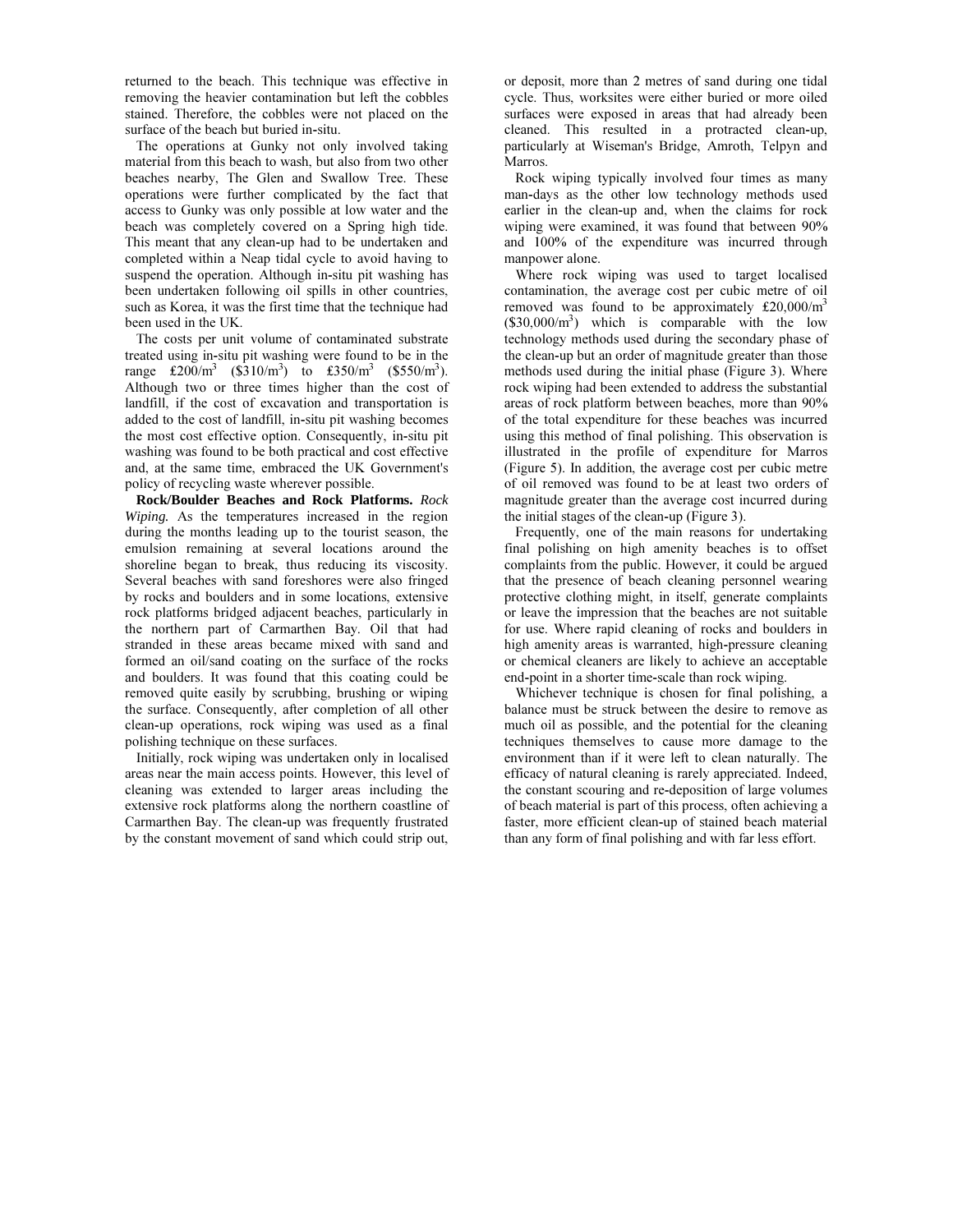

Figure 5. The Variation in Expenditure with Time on Marros using Surf Washing and Rock Wiping.

# **Conclusions**

To avoid misinterpretation, any discussion of the costs associated with specific clean-up methods has to be undertaken with an understanding of the many variables that can influence them. By taking such variables as, worksite location, beach substrate, and volume of oil into consideration, and examining the expenditure incurred on seventeen different beaches during the initial nine month period of the clean-up, it has been possible to build up a more detailed picture of the shoreline response using low technology clean-up methods.

On some beaches, the majority of the expenditure was incurred during the removal of bulk oil, but for others. significant expenditure was incurred during the secondary and final stages of the clean-up. For some key amenity beaches, the 'tail' of expenditure represented the additional effort expended in reaching a high standard of cleanliness. For others, the 'tail' was indicative of occasions where the methods utilised earlier in the cleanup, specifically trenching, led to problems at a later stage. Even during the emergency phase of a major shoreline clean-up operation, it is important to consider the longer term consequences of any measures taken. The urge to remove as much bulk oil as possible in the short term must be weighed against the likelihood of causing unnecessary damage in the longer term.

Whilst not the only criterion against which to judge whether or not a particular method of clean-up is appropriate, cost effectiveness should be one of the key considerations. The analyses of the expenditure incurred in using low technology clean-up methods undertaken in support of this paper, have shown that some methods can be both cost effective and appropriate provided they are applied on the basis of a sound technical appraisal of the circumstances and with due consideration of the use of the area and the potential to cause greater damage.

The analyses have also demonstrated that if expenditure is monitored alongside the effectiveness of the clean-up, it can signal where a disproportionate amount of effort is being expended in relation to the benefits that might be expected and action can be taken to terminate the clean-up accordingly. In addition, a review of the expenditure during an incident 'de-briefing'. can indicate occasions in the clean-up operation where problems occurred, thus providing an opportunity to reflect on the methods used and consider employing a different strategy in future.

It should be recognised that complete removal of every trace of oil is neither achievable in practice nor technically reasonable. A vital point in any clean-up operation is deciding when it is reasonable to call a halt to further expenditure. One simple test is to question whether a planned course of action, or an activity in progress, is an improvement on doing nothing and allowing natural processes to take their course. The question is thus, not 'can it be done?' but 'is there any benefit?'

### **Biography**

Dr. Karen Purnell is a technical adviser with ITOPF and has attended a number of oil spill incidents internationally. Normally invited to attend on behalf of the vessel's insurers or the IOPC Funds, her role is to provide technical advice and to assist with the technical assessment of subsequent claims for compensation.

### **References**

SEA EMPRESS Report 1. Final of the Environmental Evaluation Committee (SEEEC).